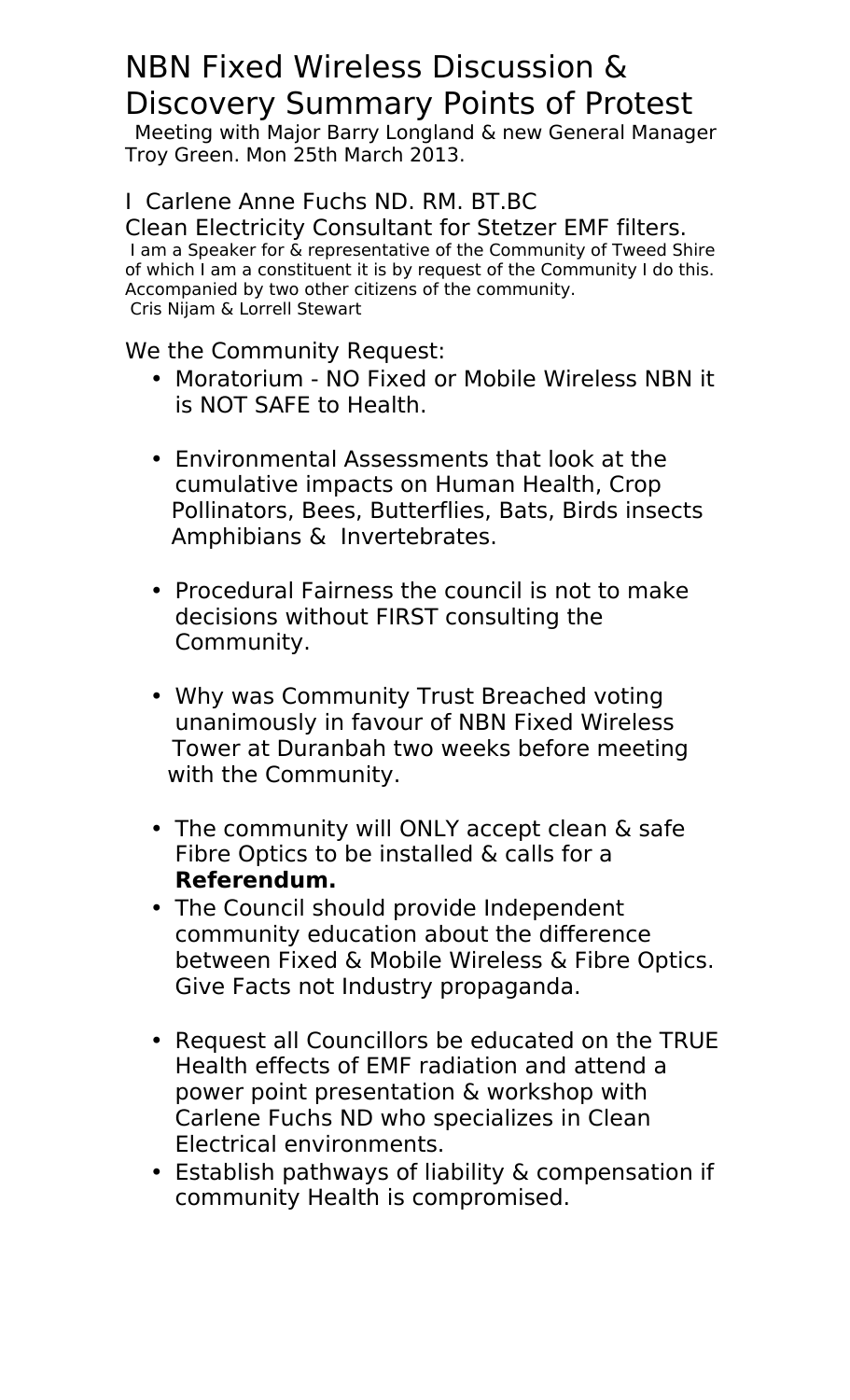There is a Great lack of Knowledge & Education on behalf of the Councillors as to the Effects of EMF radiation on living tissue & yet you make uninformed decisions that will have a devastating affect on everyone's Health.

**We need Hero's. People who lead with Moral & Ethical Courage.** Is Tweed Shire Council going to do the Safest & Healthiest Action by their Community?

A Moratorium to stop the erection of towers or any further development of National Broadband Network Fixed or Mobile Wireless by NBN Co or any other companies Private or Government on any of the Tweed & Byron, Lismore & Gold Coast Shire's on the Fact that NO Shire Councillors or the Australian Government can

**Provide a written Independent Scientific Guarantee to the Communities that National Broadband Network (NBN) Fixed or Mobile Wireless is SAFE.**

We the Community of Tweed & Byron, Lismore & Gold Coast Shire DEMAND Fibre Optics NBN.

## **A Precautionary Approach in Action is the SAFEST Action for the Communities.**

We will not be Discriminated against ; if the rest of the country can have Clean & Safe Fibre Optics then so too can we.

It may take longer to implement & will be more expensive

but a lot cheaper than **multiple litigations** because people DO & Will get sick & die prematurely with needless suffering of people ;especially pregnant women ,babies,

children & those who are already Electro sensitive.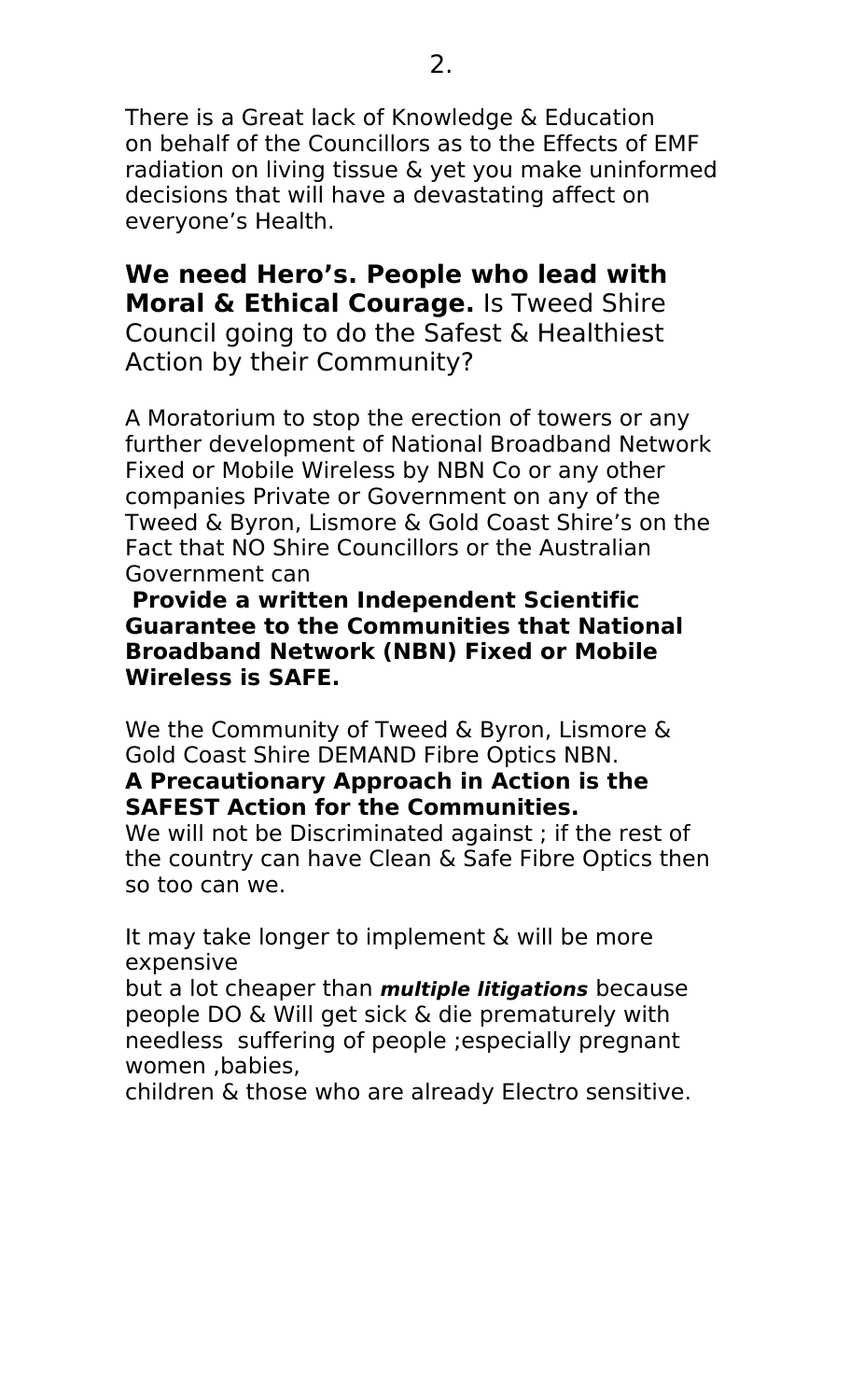A few seconds faster internet is NOT worth the RISK of increased damage & negative health effects to the community & our environment. We already have children at UKI Primary School with Leukaemia & other Learning & Neurological disorders which are a direct result of EMF radiation from WiFi throughout schools & computers in

the classrooms. ( DVD WiFi in Schools The Facts)

All Fixed & Mobile Electromagnetic frequency band radiations ELF,SLF,ULF,VLF,LF,MF,HF,VHF,**UHF**,SHF & EHF Frequencies Ranging from 3Hz – 300 Gigahertz can

be Toxic to Human cell membranes.

(Definitions of frequency Sheet given)

NBN Fixed Wireless frequency is 2.3 Gigahertz  $=$  UHF Ultra High Frequency range.

Cancer trend for the  $21<sup>st</sup>$  Century Swiss Research shows

An expediential increase of all types of cancers since 1955 as a direct result of the Introduction of TV Broadcasting Towers. (**Reference Article available on request).**

Europe has banned Wireless / Wi Fi from Schools & public areas were children would be exposed to Wireless/WiFi

Frequency technologies for extended durations.

The Europeans have already gone down this wireless pathway & are now DISMANTLING their Wireless /WiFi & the Governments are putting out **WARNINGS** to the Public of the **Negative Health Effects of EMF radiation** especially for children, & those yet to be born.

DNA Mutagenic & Carcinogenic effects on Human Tissue.

 (DVD **Resonance Beings of Frequency ,Electrical Properties of Cancer Cells by Dr Steven Haltiwanger)**

**WISDOM** NEEDS to be **APPLIED** in this situation; NOT

Rubbing of hands & eyes only on money for the Council

from NBN Co & other server providers.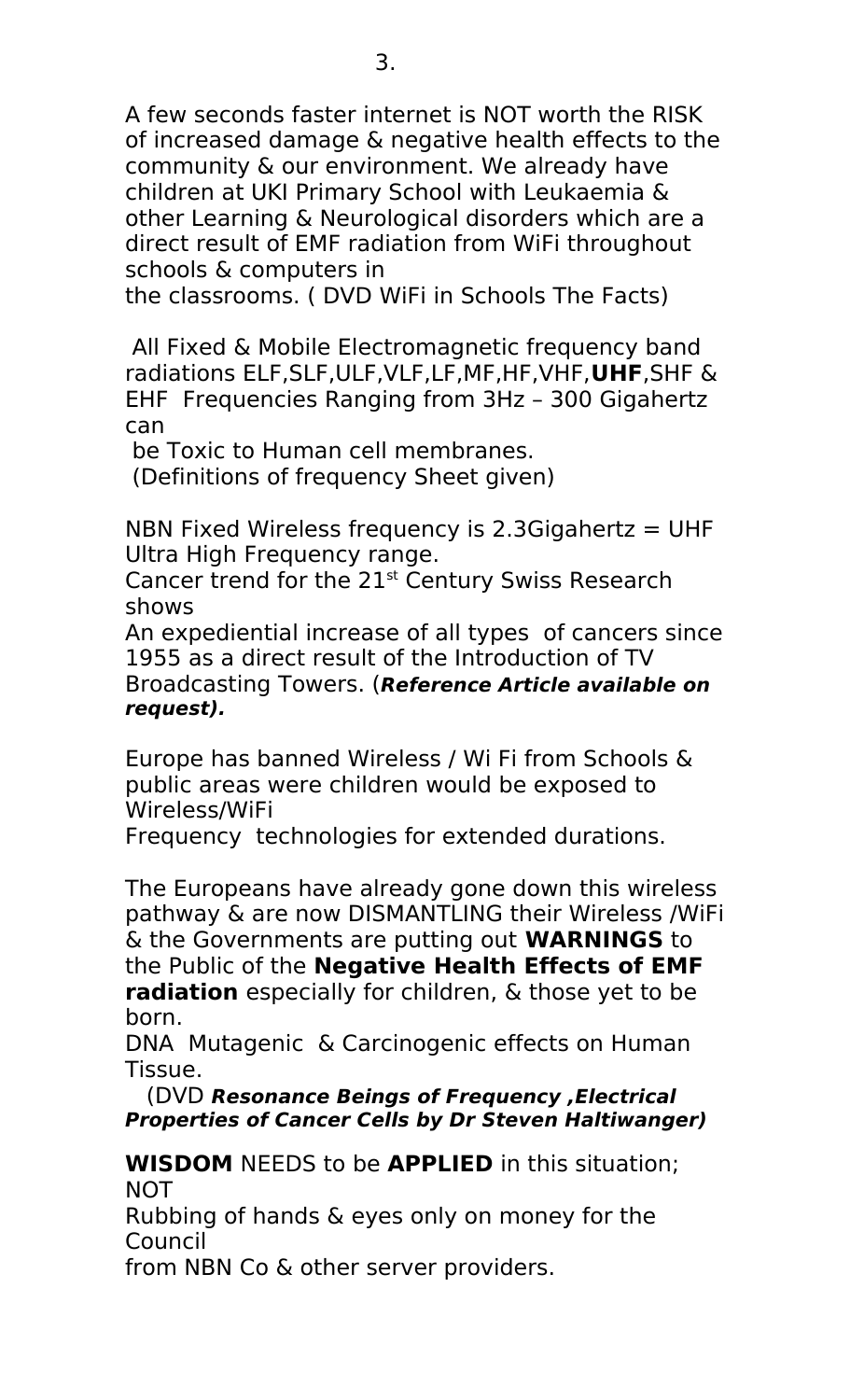Dr Robert Becker ,Author of Cross Currents & The Body Electric stated **" I have No doubt in my mind that at the present time that the greatest polluting element in the Earth's environment is the proliferation of Electromagnetic Fields. I consider that to be far greater than Global warming…"**

Numerous Independent Scientific Research studies over the last 50 years (free from Telecommunication Industry Research dollars); have repeatedly showed the unquestionable Negative impact these types of frequencies have on all life.

([www.MagdaHavas.com](http://www.MagdaHavas.com/)

www.EMFacts.com

DVD's WiFi in Schools The Facts. YouTube: Resonance Beings of Frequency Microwaves Brain Function Documentary

EMF radiations can be "Dangerously Toxic to Human cells" the World Health Organisation acknowledges Electro sensitivity.

Electromagnetic Hyper Sensitivity or Radiowave Sickness.

EHS sheet given. **HARM not worth the RISK.**

Dr Wolfgang Ludwig Physics said" **that measuring the Schumann Resonance in & around cities today is impossible because of all the Electro smog, Electromagnetic pollution from cell phones ,wireless & WiFi they are forced to go out to sea to make measurements."**

I am one of the 2.5% of the Worlds population that suffers

EHS Electromagnetic Hyper-Sensitivity (Radiowave sickness).

Environmental Impact will be DEVISTATING on Crop Pollinators, Bees, Butterflies, Bats, Birds & insects. Our children's, children need food / need bees.